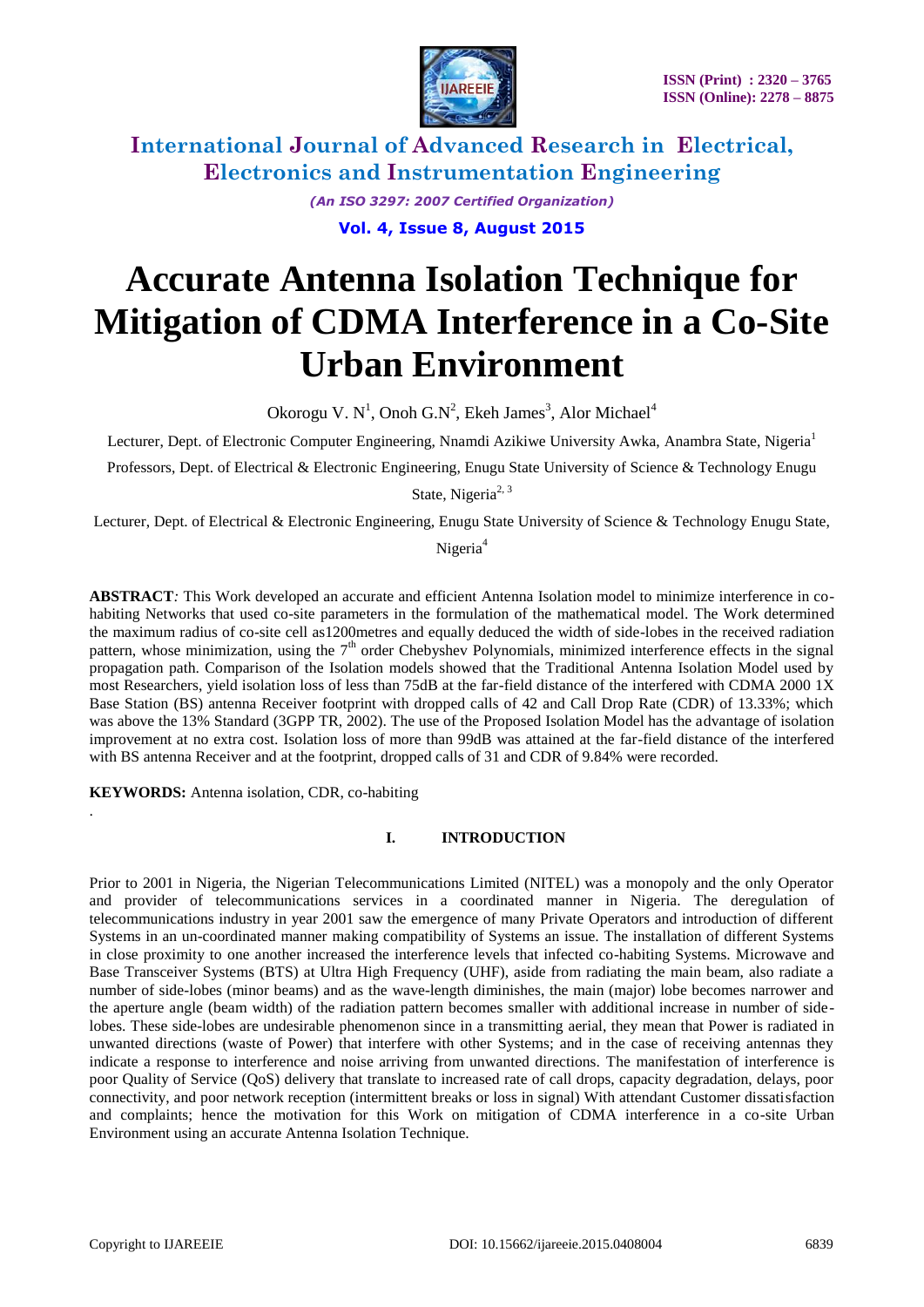

*(An ISO 3297: 2007 Certified Organization)*

#### **Vol. 4, Issue 8, August 2015**

#### **II. REVIEW OF RELATED LITERATURE**

Shared or co-site Networks came about as a result of the rapid growth of cellular mobile radio, such that two or more different Systems or Generations are deployed in adjacent frequency bands in the same area. The growth of the Mobile Communications industry meant greater channel capacity and that more Systems are crowded in an area, with need for higher broadcast powers at the Base Stations. Deployment of higher broadcast power increases the interference level and the consequence is that as more new Operators emerge and more new Systems put into use, multiple different Systems are located at the same site generating higher interference levels that invade set RF environment, which translate to rise in the number of dropped calls or drop in the number of Mobiles that the interfered with System could have supported. **T**he far-field distance d, in the radiation zone given an approximate boundary condition for Co-site radius, is taken as  $\frac{4}{5}$ th the value, when the ratio of the magnitudes of the electric field excitation of the elemental dipole to a reference half-wave dipole is not more than  $115$  at the point of observation (Jingfei, 2009).

$$
\left|\text{Co-site Radius d}\right| < 115 \quad \frac{\text{E}_{\theta \frac{\lambda}{2} \text{dipole}}}{\text{E}_{\theta \text{ elem. dipole}}} \tag{1}.
$$

In the corollary, the approximate far-field condition for this distance which is  $d_h \ge \frac{4}{5}$ th d gives the radius of Co site cell (WG ST4 of CCSA, 2010). At the direction of the antenna axis, just as in the direction of the dipole axis, the width of the radiation pattern  $x_0$  is given as:

$$
x_o = \alpha_o = T_m \left( \alpha_o \right) = \frac{\cos \frac{\pi}{2m}}{\cos \left( \frac{\pi}{2} \sin \beta_o \right)} \tag{2}.
$$

m and  $\alpha_0$  should be chosen, taking into account that the larger the value of m, the smaller the level of the side-lobes of the dipole array and so, calculations are always done at  $m=7$ , using the  $7<sup>th</sup>$  order Chebyshev polynomials (Markov, 1976), given as:.

$$
T_7(x) = 64x^7 - 112x^5 + 56x^3 - 7x
$$
 (3)

#### **a). Analytical Antenna Isolation Technique**

Under normal Systems deployment in Single-site Operations (coordinated operation), the BS transmitter and BS receiver antennas should be aligned towards each other at  $0^{\circ}$  direction of maximum gain if Systems belonged to same Operator (Jingfei, 2009).



Figure 1: Antenna configurations for horizontal separation distance (Jingfei, 2009)

Free Space Propagation Model for predicting the Received Signal Strength (RSS) or Power  $(P_r)$  at any particular location, when the Transmitter and Receiver have a clear, unobstructed line-of-sight (LOS) path between them is:

$$
P_r = \frac{P_t \lambda^2 C_t (\theta_t, \varphi_t) G_r (\theta_r, \varphi_r)}{(4\pi d)^2}
$$
(4)

However, in shared-sites, where different Systems and Operators are involved, consideration is given to Antenna orientation (alignment/shift) from the line of maximum gain of radiation, by introducing Antenna Isolation,  $I_h$  (Jingfei, 2009) which yielded:

$$
I_{h} = \frac{P_{r}}{P_{t}} = \frac{\lambda^{2} C_{t}(\theta_{t}, \varphi_{t}) G_{r}(\theta_{r}, \varphi_{r})}{(4\pi d)^{2}} \ge 75 dB
$$
 (5) which when converted to decibel scale, yielded:  
\n
$$
I_{h} = 22 + 20 Log(\frac{d_{h}}{\lambda}) - (G_{t}, SL_{t} + G_{r}, SL_{r}) \ge 75 dB
$$
  
\n
$$
= 22 + 20 Log(\frac{d_{h}}{\lambda}) - (G_{t} + G_{r}) - (SL_{t} + SL_{r}) \ge 75 dB
$$
 (6)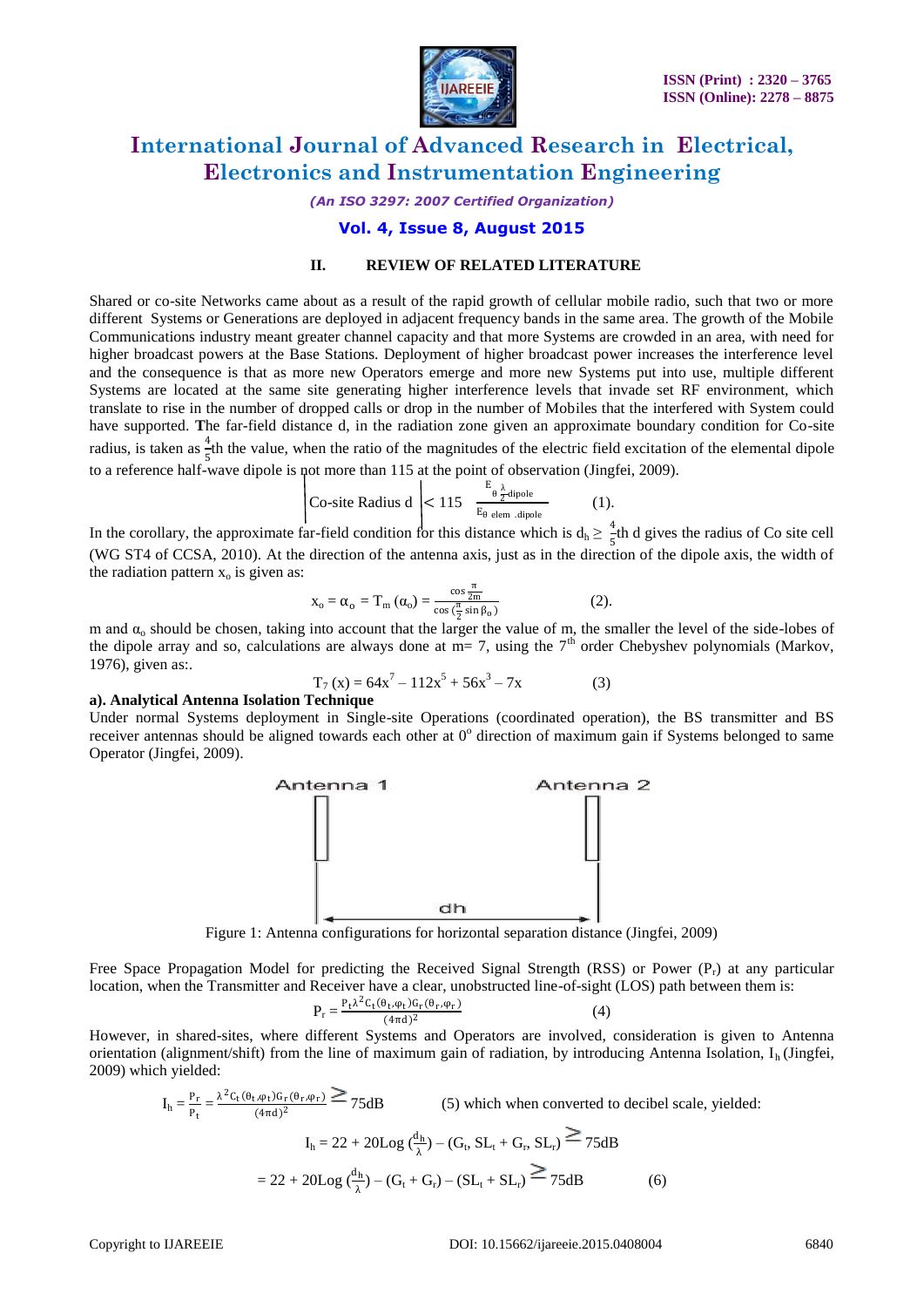

*(An ISO 3297: 2007 Certified Organization)*

#### **Vol. 4, Issue 8, August 2015**

Where  $d = d_h$  is the horizontal separation distance between the antenna masts which is fixed and satisfies the following approximate far-field condition:  $d_h \ge \frac{4}{5}$ th d (WG ST4 of CCSA, 2010).  $G_t$  and  $G_r$  are the respective gains of the transmit antenna and the receive antenna which could be used for arbitrarily rotated antennas with gain Figures in the Line-of-Sight (LOS) direction. The parameters involved are defined as follows:

Ih[dB]: isolation between horizontally separated transmitter and receiver antennas

 $d_h$  [m]: the horizontal distance from the centre of interferer antenna to that of the interfered with receiver antenna

λ[m]: the wavelength of the interfered with system frequency band

 $G_t[dBi]$ : maximum gain of the transmitter antenna with respect to an isotropic antenna  $(dBi)$ 

 $G_r[dBi]$ : maximum gain of the receiver antenna with respect to an isotropic antenna  $(dBi)$ 

 $SL<sub>t</sub>[dB]$ : gain of the side-lobe with respect to the main-lobe of the transmitter antenna (negative value),

 $SL<sub>r</sub>[dB]$ : gain of the side-lobe with respect to the main-lobe of the receiver antenna (negative value).

This Work proved that the above Antenna Isolation Model (Eq.6) used by most Researchers is defective when deployed in co-site environment, where ground reflected, diffracted and scattered signals are involved, in the sense that the Model was developed based on parameters from only unobstructed or LOS environment (Free-Space) where the Path Loss Exponent of the Environment,  $n = 2$  (ideal situation from literature). Normally in co-habiting Networks belonging to different Operators, the antennas are located and oriented such that they are in the side-lobe path of each other, away from the main lobe of the radiation, so the peak loss level in the side-lobe regions is:

$$
S = 20 \text{ Log } \left( \frac{1}{T_m(\alpha_0)} \right) \tag{7},
$$

which is a dominant parameter in the analysis of Antenna Isolation in co-site environment (Rahnema, 2008).

#### **b) Propagation Path Loss Model**

Propagation Path Loss models have been developed as tools in estimating radio wave propagations as accurately as possible. Path Loss Models have therefore been created for different environments to predict the signal Loss between the transmitter and receiver. The prediction of radio signal propagation in each of the specific radio environment was essential for the deployment of emerging Wireless Communications Systems to ensure QoS delivery, coverage, as well as for the upgrade and optimization of the existing cellular networks.

In general, Path Loss (Lp) is expressed as:

$$
Lp = \frac{Transmitted\ power}{Received\ power}
$$
 (8) which in decibel (dB) is:  
 
$$
Lp \text{ [dB]} = 10 \text{ Log }[\frac{P_t}{P_r}] \text{ dB}
$$
 (9)

This Work was essentially Analytical and so, used Xia's Analytical Model for predicting Path Loss in Urban Environment. From Xia's formulation: In land mobile environments, buildings significantly influence radio signal propagation. For wireless subscribers, either walking or driving along a city street, they are generally located among buildings, so, the base station antennas are seldom visible (Non Line-of-Sight). The radio signal therefore, reached the Mobile Unit by traveling past rows of buildings. On one hand, buildings blockage caused shadowing. Diffraction at edges of buildings next to the Mobile Station or unit, on the other hand, allowed the signal to reach the mobile station behind the building. Xia identified three propagation processes as the most important components, which govern radio propagation in urban environments:

- Free Space propagation Loss
- Diffraction from rooftop down to street level (Diffraction Loss)
- Multiple forward diffraction past rows of buildings (Scatter Loss).

In summary, total propagation loss was:  $L_p = L_{fs} + L_s + L_d$ , which if expanded could be expressed as:

$$
Lp = -10 \text{ Log }[(\frac{\lambda}{4\pi d})^2] - 10 \text{ Log }[\frac{\lambda}{2\pi^2} (\frac{1}{(2\pi + \theta)})^2] - 10 \text{ Log }[(2.35)^2(\frac{\Delta h_b}{d} \sqrt{\frac{b}{\lambda}})^{1.8}]
$$
(10)

#### Total Loss:

Lp (dB) = 20Log<sub>10</sub> [f (MHZ)] +20Log<sub>10</sub> [d (Km)] + 32.44 +10Log<sub>10</sub> [f (MHz)] +10Log<sub>10</sub>[r (m)] + 20Log<sub>10</sub> [θ  $(\text{degree})$ ] – 20 Log<sub>10</sub>  $[(2\pi + \theta)]$  +18.18 + 18Log<sub>10</sub> [d (Km)] – 9 Log<sub>10</sub> [f (MHz)] – 9 Log<sub>10</sub> [D (m)] – 18 Log<sub>10</sub>  $\Delta h_2$  –  $12.13 \text{ dB}$  (11)

In general terms therefore, co-site interference may be defined as: "The effect of unwanted energy due to one or a combination of emissions, radiation, or induction upon the reception of another radio system, manifested by the serious degradation, obstruction, or repeated interruption in communication" (Gavan, 1986).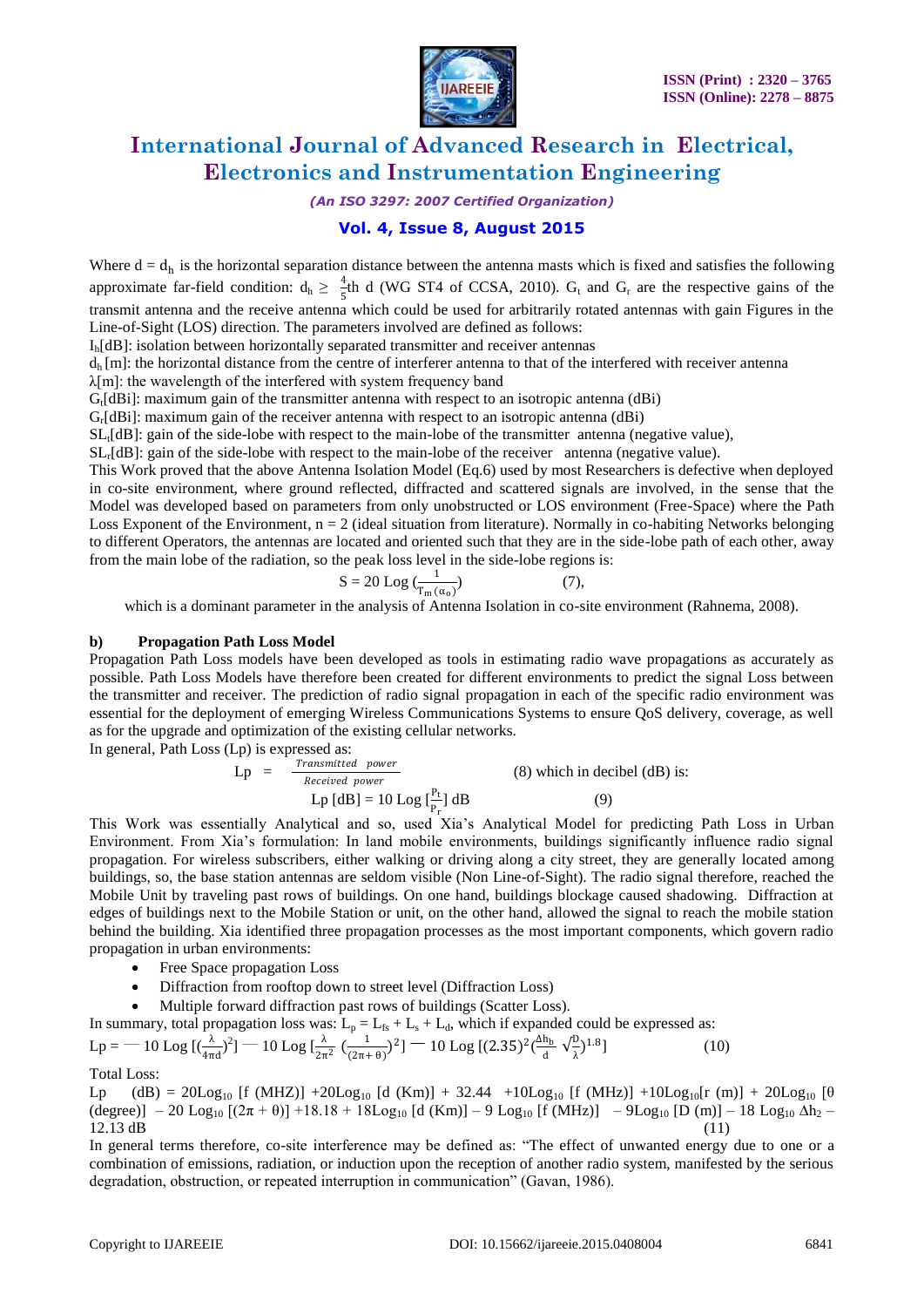

*(An ISO 3297: 2007 Certified Organization)*

#### **Vol. 4, Issue 8, August 2015**



Figure 2: Diffraction Loss from Rooftop to Street level (Xia, 1999).

#### **c) Percentage (%) Capacity Degradation**

Maintenance of the prescribed Quality of Service in the presence of interference source(s), means that the Power received by the interfered with system, must be less than the noise threshold ( $P_{min\text{ before}}$ ) as exceeding this lowers the QoS that manifests in drop in number of Users or Calls, previously supported (Heiska, 2004). From Literature: Cell  $G_n$ 

capacity k = 1 + 
$$
\overline{v * p * (1 + I_{UL})}
$$
 (12).  
\n
$$
P_{min \text{ before}} = \frac{G_{p} - v * p * (k-1) * (1+I_{UL})}{G_{min \text{ before}}}
$$
 (13)  
\nThe interference power (IM3) that impinges on the desired UMTS800MHz RSSI is:  
\n
$$
IM3 = P_{min \text{ after}} \qquad (14).
$$
\nDropped calls (K<sub>d</sub>) = P<sub>min \text{ after}} - P\_{min \text{ before}} \qquad (15).\n
$$
Capacity when UMTS800MHz BS has been interpreted with (kint), was: Kint = k - kd \qquad (16).
$$
\n
$$
\frac{k_{int}}{k_{int}}
$$
\n
$$
Percentage Capacity Loss (CDR) = [1 - k] * 100% \qquad (17).
$$</sub>

For a good Quality Service offering, percentage capacity degradation or Call Drop Rate at the foot-print of the interfered System BS should not be more than 13% (3GPP TR, 2002).

#### **III. RESEARCH METHODOLOGY**

This is the logical sequence or approach, adopted in verifying that field measurements (drive tests) were indeed gathered from co-site environment and that minimization of side-lobe losses, application of the Proposed Antenna Isolation Model mitigates interferences and ensures QoS delivery.

#### **(a)Verification and Determination Of Co-Site Radius**

The effect of field intensities of the half-wave length dipole and an elemental dipole at the far-field distance d, when equal current is fed to the dipoles such that the ratio of the intensities is not more than 115 (Equation 1) the approximate boundary condition of Co-site radius as illustrated: The field intensity of a signal 1 mile distance from an

elemental dipole 
$$
\left(\frac{\lambda}{360}\right)
$$
 long, carrying 1-A current is:

Elemental dipole:  $E = E_0 \frac{\eta I_0 \sin \theta}{2d}$ 2d dl <sup>dl</sup><sub>λ</sub> where: θ = 90<sup>o</sup>, I<sub>o</sub> = 1-A, η =  $\frac{E_{\theta}}{H_{\phi}}$  = 377Ω, dl =  $\frac{\lambda}{360}$  and d = 1mile = 5280ft x 0.3048m/ft;

hence:  $E = \frac{377 \times 1 \times 1 \sin 90^{\circ}}{2 \times 5280 \times 0,3048}$  x λ 360  $\frac{60}{\lambda}$  = 0.325 mV/m. For a half-wave length dipole, given the same magnitude of current, 1-A at a distance of 1 mile:  $E = \eta I_0 \frac{\cos(\frac{\pi}{2} \cos \theta)}{2\pi d \sin \theta}$  $\frac{\cos(\frac{\pi}{2} \cos \theta)}{2\pi d \sin \theta} = \frac{377 \times 1 \cos(\frac{\pi}{2} \cos 90^\circ)}{2\pi \times 5280 \times 0.3048 \times \sin 9}$  $\frac{377 \times 1 \cos \left(\frac{\pi}{2} \cos 90^\circ\right)}{2\pi \times 5280 \times 0.3048 \times \sin 90^\circ} = \frac{377 \times 1 \times \cos (0)}{2\pi \times 5280 \times 0.3048 \times 10^{-1} \times 10^{-1} \times 10^{-1} \times 10^{-1} \times 10^{-1} \times 10^{-1} \times 10^{-1} \times 10^{-1} \times 10^{-1} \times 10^{-1} \times 10^{-1} \times 10^{-1} \times 10^{-1} \times 10^{-1} \times 10^{-1} \$  $\frac{377 \times 1 \times \cos (6)}{2\pi \times 5280 \times 0.3048 \times 1} = 37.3 \text{ mV/m}$ 

The interfer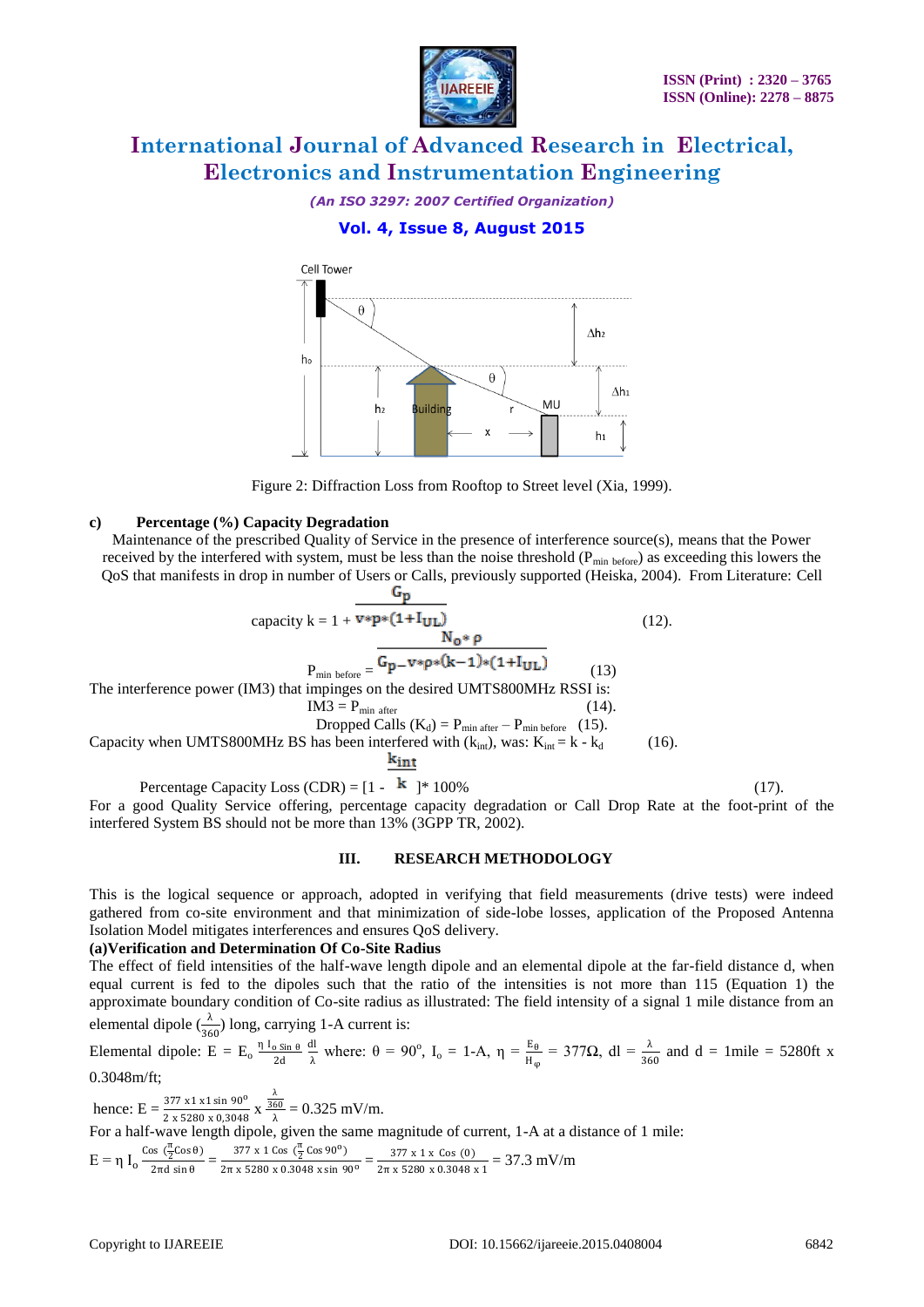

*(An ISO 3297: 2007 Certified Organization)*

#### **Vol. 4, Issue 8, August 2015**

Hence Co-site radius boundary condition:  $\frac{E_{\theta \overline{2} \text{ dipole}}}{E_{\theta \overline{2} \text{ dipole}}}$  $\frac{E_{\theta} \frac{E_{\theta}}{2 \text{ dipole}}}{E_{\theta} \text{ elem}}$   $\frac{37.3 \text{ mV/m}}{0.325 \text{ mV/m}}$  $\frac{37.5 \text{ mV/m}}{0.325 \text{ mV/m}} = 114.77 < 115.1 \text{ mile} = 5280 \text{ft} \times 0.3048 \text{ meters/ft}$ 

 $= 1609$  meters;

so the approximate far-field distance is  $d_h \ge \frac{4}{5}$ th d gives the radius of Co-site cell (WG ST4 of CCSA, 2010); d  $\le \frac{4}{5}$  x  $1609$ metres  $\leq 1280$ metres  $\cong 1200$ metres.

#### **(b) Determination of Level Of Side-Lobes In Radiation Pattern**

From Equation (7) the level of side-lobe loss is:

 $S = 20$  Log  $\left(\frac{1}{T_m(\alpha_0)}\right)$ 

where  $\alpha_0$  is the width of the main lobe, chosen so as to correspond to the coefficients of the Chebyshev polynomials  $T_m$  $(\alpha_0)$  of the same order m = 7. The first zero of radiation pattern, which determines the width of the main lobe of antenna,  $α<sub>o</sub>$  is (Eq 2):

$$
x_o=\alpha_o=T_m\left(\alpha_o\right)=\frac{\cos\frac{\pi}{2m}}{\cos\left(\frac{\pi}{2}\sin\beta_o\right)},
$$

given Beam-width =  $2\alpha_1 = 2\beta_0 = 2\sqrt{0.28\frac{\lambda}{L}}$ 

which yielded 38<sup>°</sup> when L =  $\frac{5\lambda}{8}$ .

The level of side-lobe loss could be deduced by first determining the coefficients of the Chebyshev polynomials  $T_m(\alpha_0)$ of the  $7<sup>th</sup>$  order.

$$
\alpha_0 = T_m(\alpha_0) = \frac{\cos \frac{\pi}{2m}}{\cos(\frac{\pi}{2}\sin \beta_0)} = \frac{\cos \frac{\pi}{2} \pi}{\cos \frac{\pi}{2} \sin 19} = \frac{0.99999233}{0.999960166} = 1.00003.
$$

Therefore, Equation (3):

 $T_7$  (1.00003) = 1.0015. Consequently, from Equation (7) the level of side-lobe loss is:

$$
S = 20 \text{ Log }(\frac{1}{T_{m}(\alpha_{0})}) = 20 \text{ Log }(\frac{1}{1.0015}) = -0.013 \text{ dB}.
$$

Recall that the higher the value of the beam-width of the radiation main lobe, the higher the side-lobe losses. So if  $2\beta_0 =$ 60<sup>o</sup>, then  $\beta_0 = 30^\circ$  and if substituted into Equation (2);

$$
\alpha_o = T_m \left( \alpha_o \right) = \frac{\cos \frac{\pi}{2m}}{\cos \left( \frac{\pi}{2} \sin \beta_o \right)} = \frac{\cos \frac{\pi}{6\sqrt[4]{14}}}{\cos \frac{\pi}{6\sqrt[4]{2}} \sin 30)} = \frac{0.99999233}{0.999906049} = 1.0000863.
$$

Therefore, Equation (2):

 $T_7$  (1.0000863) = 1.004. Consequently, from Equation (3) the level of side-lobe loss is:

 $S = 20$  Log  $(\frac{1}{T_m(\alpha_0)}) = 20$  Log  $(\frac{1}{1.004}) = -0.035$  dB. Above procedure was used to build the Table of relative side-lobe gains of Antenna at various down-tilt angles as in Table 1; sourced from Huawei Technologies. The gain values are suitable for all BTS antennas at bands from 824MHz to 960MHz and indicate losses (minus signs).

Table 1: Relative Side-Lobe gains of Antenna at various down-tilt angles

| Angle $(\theta^{\circ})$   | $65^\circ$<br>$\varphi$<br>antenna a1 | $\varphi$ 90°<br>antenna a2 | $120^{\circ}$<br>$\varphi$<br>antenna a3 |
|----------------------------|---------------------------------------|-----------------------------|------------------------------------------|
| $\circ$<br>$\overline{0}$  | $0$ (dB)                              | $0$ (dB)                    | $0$ (dB)                                 |
| $\pm 5^\circ$              | $-0.1$                                | $\theta$                    | 0                                        |
| $\circ$<br>$\pm 10$        | $-0.3$                                | $-0.2$                      | $-0.1$                                   |
| $\overline{O}$<br>$\pm 15$ | $-0.7$                                | $-04$                       | $-0.2$                                   |
| $\overline{O}$<br>$\pm 20$ | $-1.2$                                | $-0.7$                      | $-0.3$                                   |
| $\overline{O}$<br>$\pm 25$ | $-1.9$                                | $-1.1$                      | $-0.5$                                   |
| $\mathbf{o}$<br>$\pm 30$   | $-2.7$                                | $-1.5$                      | $-0.7$                                   |

| $\mathbf{o}$<br>$\pm 35$            | $-3.6$  | $-2$   | $-0.9$ |
|-------------------------------------|---------|--------|--------|
| $\overline{\mathbf{O}}$<br>±40      | $-4.6$  | $-2.6$ | $-1.2$ |
| $\overline{0}$<br>±45               | $-5.8$  | $-3.3$ | $-1.6$ |
| $\overline{\mathbf{O}}$<br>±50      | $-7$    | $-4$   | $-2.0$ |
| $\pm 55^\circ$                      | $-8.3$  | $-4.8$ | $-2.4$ |
| $\overline{\mathbf{0}}$<br>$\pm 60$ | $-9.7$  | $-5.7$ | $-2.9$ |
| $\overline{\mathbf{0}}$<br>$\pm 65$ | $-11.2$ | $-6.6$ | $-3.5$ |
| $\overline{\mathbf{O}}$<br>±70      | $-12.6$ | $-7.6$ | $-4.1$ |
| $\overline{\mathbf{O}}$<br>±75      | $-14$   | $-8.6$ | $-4.7$ |
| $\overline{\mathbf{O}}$<br>±80      | $-15.4$ | $-9.7$ | $-5.5$ |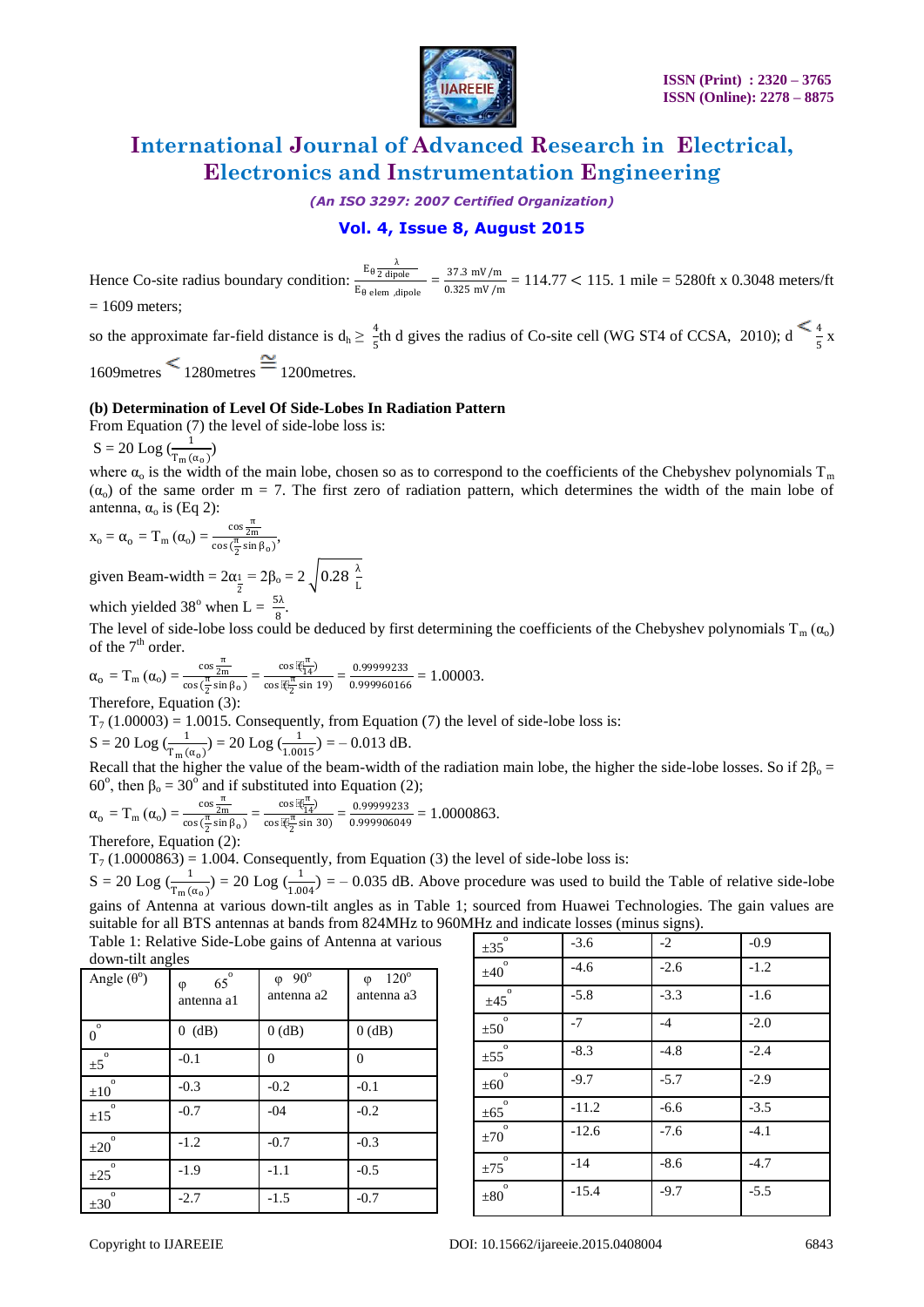

*(An ISO 3297: 2007 Certified Organization)*

### **Vol. 4, Issue 8, August 2015**

| $\pm 90^\circ$    | $-17$   | $-11.9$ | $-7.1$  |  |
|-------------------|---------|---------|---------|--|
| $+95^{\circ}$     | $-18.5$ | $-12.9$ | $-7.8$  |  |
| $\pm 100^\circ$   | $-19.5$ | $-14$   | $-8.5$  |  |
| $\pm 105^\circ$   | $-20.5$ | $-15.3$ | $-10.1$ |  |
| $\pm 110^\circ$   | $-21.5$ | $-16.7$ | $-11.7$ |  |
| $\pm 115^{\rm o}$ | $-22.4$ | $-18.3$ | $-14.2$ |  |
| $\pm 120^\circ$   | $-23.5$ | $-20$   | $-16.5$ |  |
| $+125^{\circ}$    | $-24.7$ | $-21.8$ | $-18.6$ |  |
| $\pm 130^{\rm o}$ | $-26.8$ | $-23.4$ | $-20$   |  |

| $\pm 135^\circ$ | $-27.7$ | $-25$   | $-21.6$ |
|-----------------|---------|---------|---------|
| $+140^{\circ}$  | $-29.2$ | $-26.6$ | $-22.9$ |
| $\pm 145^\circ$ | $-30.1$ | $-26.6$ | $-22.9$ |
| $\pm 150^\circ$ | $-31.6$ | $-26.4$ | $-22.7$ |
| $+155^{\circ}$  | $-30.5$ | $-26.1$ | $-22.5$ |
| $+160^{\circ}$  | $-30.8$ | $-26$   | $-22.4$ |
| $\pm 165^\circ$ | $-29.9$ | $-26.3$ | $-22.7$ |
| $+170^{\circ}$  | $-28.8$ | $-26.4$ | $-22.9$ |
| $+175^{\circ}$  | $-27.9$ | $-26.4$ | $-23.0$ |
| $\pm 180^\circ$ | $-27.0$ | $-26.4$ | $-23.1$ |

#### **IV. DATA COLLECTION, ANALYSIS AND RESULT PRESENTATION**

#### **(a) Data Collection**

With the collaboration of Huawei Technologies, field measurements (test drive) were carried out in Visafone Network (CDMA2000 1x) in ten (10) sites co-habiting with GSM900MHz Network, whose radius range from 500meters to 1200meters, though only the data of one site was collected and shown in this Work.

.

| Table 2: Average Measured RSSI - Co-site Cell |  |
|-----------------------------------------------|--|
|                                               |  |

| Distance | Site Name                      | <b>CDMA Rx</b> |
|----------|--------------------------------|----------------|
| (m)      |                                | (dBm)          |
| 100      | Uwani Divisional Police Hqtrs. | $-92$          |
| 200      | Uwani Divisional Police Hqtrs  | $-93$          |
| 300      | Uwani Divisional Police Hqtrs. | $-94$          |
| 400      | Uwani Divisional Police Hqtrs. | $-96$          |
| 500      | Uwani Divisional Police Hqtrs. | $-97$          |
| 600      | Uwani Divisional Police Hqtrs. | $-99$          |
| 700      | Uwani Divisional Police Hqtrs. | $-101$         |
| 800      | Uwani Divisional Police Hqtrs. | $-102$         |
| 900      | Uwani Divisional Police Hqtrs. | $-104$         |
| 1000     | Uwani Divisional Police Hqtrs. | $-105$         |
| 1100     | Uwani Divisional Police Hqtrs. | $-107$         |
| 1200     | Uwani Divisional Police Hqtrs. | $-109$         |
| 1300     | Uwani Divisional Police Hqtrs. | $-110$         |
| 1400     | Uwani Divisional Police Hqtrs. | $-113$         |
| 1500     | Uwani Divisional Police Hqtrs. | $-115$         |
| 1600     | Uwani Divisional Police Hqtrs. | $-117$         |
| 1700     | Uwani Divisional Police Hqtrs. | $-118$         |
| 1800     | Uwani Divisional Police Hqtrs. | $-120$         |
| 1900     | Uwani Divisional Police Hqtrs. | $-123$         |
| 2000     | Uwani Divisional Police Hqtrs. | $-125$         |

Table 3: Analytical Traditional Isolation Measurement

| Distance (m) | Antenna Isolation (dB) |
|--------------|------------------------|
| 100          | 56.12                  |
| 200          | 62.14                  |
| 300          | 65.66                  |
| 400          | 68.16                  |
| 500          | 70.09                  |
| 600          | 71.68                  |
| 700          | 73.02                  |
| 800          | 74.18                  |
| 900          | 75.20                  |
| 1000         | 76.12                  |
| 1100         | 76.95                  |
| 1200         | 77.70                  |
| 1300         | 78.40                  |
| 1400         | 79.04                  |
| 1500         | 79.64                  |
| 1600         | 80.20                  |
| 1700         | 80.73                  |
| 1800         | 81.22                  |
| 1900         | 81.69                  |
| 2000         | 82.14                  |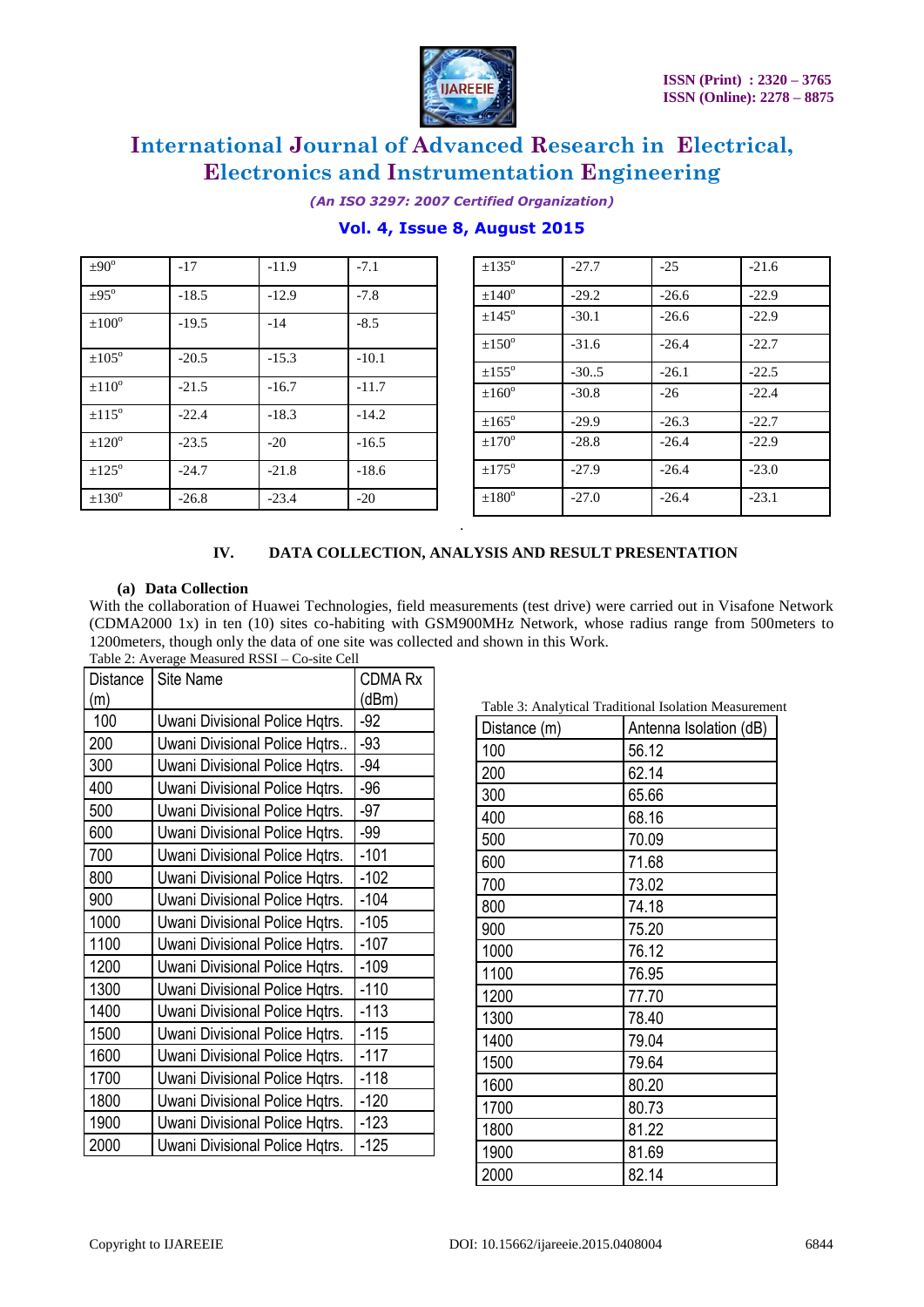

*(An ISO 3297: 2007 Certified Organization)*

#### **Vol. 4, Issue 8, August 2015**

#### **(b). Analytical Traditional Antenna Isolation Model using installed parameters**

Installed MTN directional GSM900 antenna type is APX15GV-DV-0915.02dpa (900MHz, 90°, 90°, 15dBi) and VISAFONE directional UMTS800 antenna type is 742266-0902-X- 02T.dpa (800MHz, 60°, 120°, 15dBi). (Source: Huawei Technologies).

Recall Equation (4):<br> $P_t \lambda^2 C_t (\theta_t, \varphi_t) G_r (\theta_r, \varphi_r)$  $P_{r} = \frac{(4\pi d)^2}{ }$ 

Hence, Gains of both directional antennas are 15dBi.

GSM900MHz antenna,  $\theta_t = 90^\circ$  and  $\varphi_t = 90^\circ$  in the direction of the receiver, while the UMTS800MHz antenna,  $\theta_r = 60^\circ$ and  $\varphi$ <sub>r</sub> = 120<sup>°</sup>, in the direction of transmitter.

#### **Parameters**

Hence  $G_t = 15$ ,  $SL_t$  ( $\theta = 90^\circ$  and  $\phi = 90^\circ$ ) = -11.9 (obtained from Table1),  $d_h = 500$ m (fixed),  $G_r = 15$ ,  $SL_r$  ( $\theta = 60^\circ$  and  $\phi = 120^\circ$ ) = - 2.9 (obtained from Table1). Recall wavelength Speed of Light (c)  $0.3(km)$  $(\lambda) = \frac{1 - \text{Frequency}(f)}{\text{Frequency}(f)}$  or  $\lambda (km) = \frac{f (MHz)}{f (MHz)}$ 300

For Visafone interfered with UMTS800MHz System, the wave length,  $\lambda$  (meters) =  $876.87 = 0.342$ .

Applying Traditional Antenna Isolation technique, Equation (6) and varying measurement sample points along the horizontal separation distance d<sub>h</sub> yielded results as depicted in Table 3

#### **(c) Development of an enhanced (Proposed) Antenna Isolation Model for Co-site Networks**

This Work thus filled a gap left by other Researchers that used Antenna Isolation Technique (Traditional), modeled in Free-Space environment. Applying Equation (18), the Xia's simplified model for predicting the Path Loss of the Received Power  $(P_r)$  in a co-site environment was modified in this Work, using peculiar Nigerian environmental factors which are very much relevant in a shared-site Network.

$$
\begin{aligned} &I_{h} = -\frac{\lambda}{10 \text{Log }(\frac{4\pi d_{h}}{18})^2} G_t(\theta_t \phi_t) G_r(\theta_r \phi_r) - \frac{\lambda}{10 \text{Log }2\pi^2 r} (\frac{1}{\theta} - \frac{1}{(2\pi + \theta)})^2 \end{aligned} \big] - \frac{(2.35)^2(\frac{\Delta h_z}{d_{h}} \sqrt{\frac{n}{\lambda}})^{1.8}}{10 \text{Log }(\frac{4\pi d_{h}}{18})^2} \geq
$$

where d is the horizontal distance,  $d_h$  from the center of interferer antenna to that of interfered with receiver antenna =  $500$ meters,  $\Delta h_2$  is the base station antenna height with respect to the average rooftop level which is 15meters since average antenna height is 30meters, and building height (3 storey) is 15meters. In-between building distance D (displacement) is 10meters in Nigeria, whereas in Advanced Countries, D is 80meters and r, the radial distance of the Mobile Unit on the street is 16.8 meters and  $\theta$ , the radiation angle is 53.5° (see Figure 2). Therefore Proposed Antenna Isolation formula, I is:

$$
I_h = 22 + 20\text{Log }(\frac{d_h}{\lambda}) - (G_t, SL_t + G_r, SL_r) + 10\text{Log } \frac{2\pi^2r}{\lambda} + 10\text{Log }\theta = 20\text{Log } (2^{\pi} + \theta) + 20\text{Log } 2.35 + 18\text{Log } (\overline{\Delta h_2} + \overline{\Delta h_3})
$$

$$
\overline{\mathsf{GL}_{\mathsf{O}^g}} \, \overline{\mathsf{D}} \geq \mathsf{D}_{75\mathrm{d}^{\mathrm{F}}}
$$

$$
9 \text{Log} - 73 \text{dB}
$$

dh  $d_h$  $I_h = 22 + 20 \text{Log} (\lambda) - (G_t + G_r) - (SL_t + SL_r) + 29.23 + 16.67 = 34.43 + 7.42 + 18 \text{Log} (\Delta h_2) - 13.2 \geq 75 \text{dB} = 28 + 12 \text{Log} (\lambda h_2) - 13.2 \geq 75 \text{dB}$  $d_h$ 

 $20\text{Log}(\overline{\lambda}) + 18\text{Log}(\overline{\Delta h_2}) - (G_t + G_r) - (SL_t + SL_r) \geq 75dB$  (20) Using the same Uwani Police Station site parameters and Table 1 and applying the Developed (Proposed) Model; Substituting values of parameters into Equation 20 and varying the sample point distance  $d<sub>h</sub>$  along the propagation distance:

 $(19)$  which yielded:

dh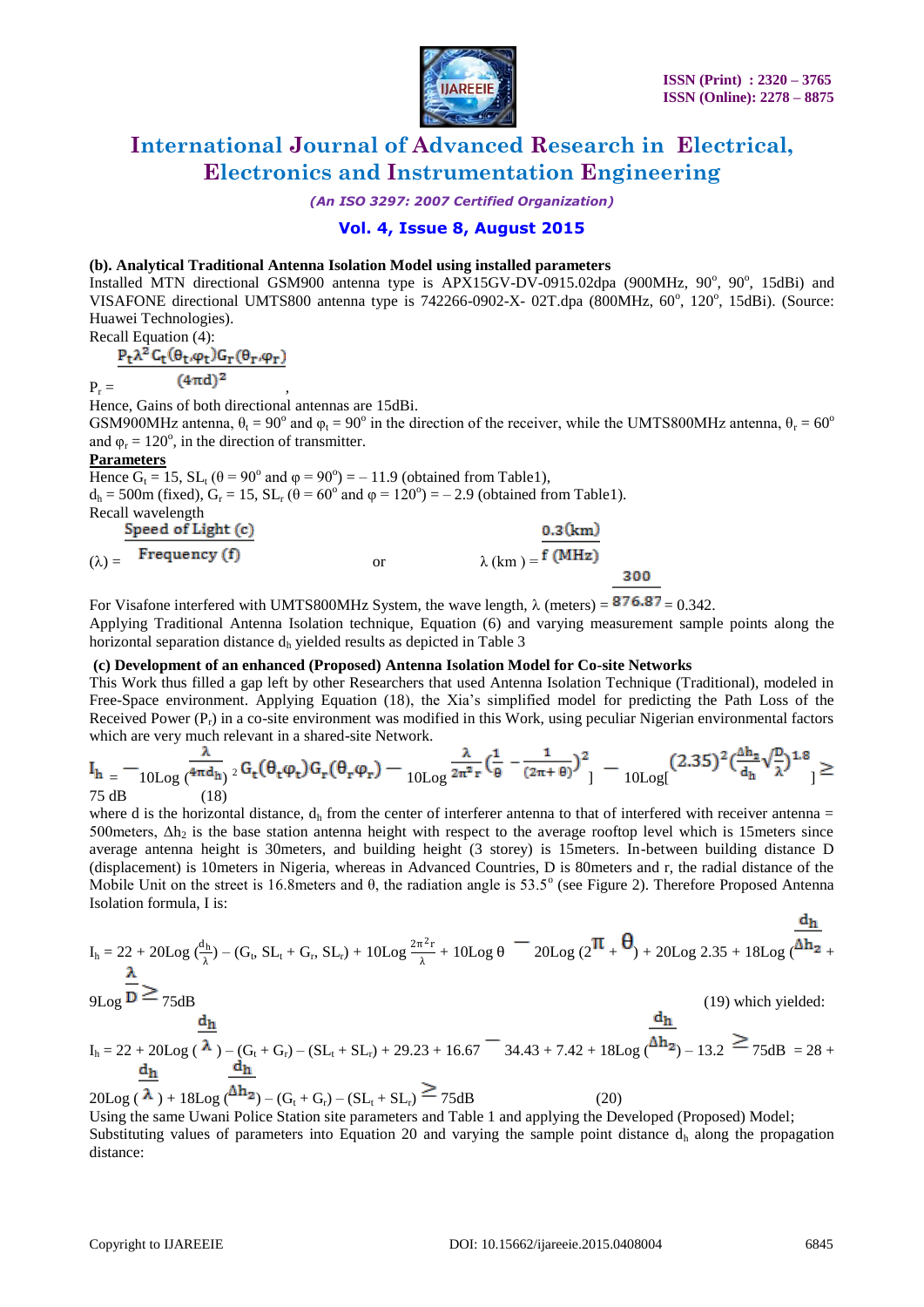

*(An ISO 3297: 2007 Certified Organization)*

#### **Vol. 4, Issue 8, August 2015**

|                  |  | Table 4: Isolation Measurement of Developed |  |
|------------------|--|---------------------------------------------|--|
| (Proposed) Model |  |                                             |  |

| Distance (m) | Antenna Isolation (dB) |
|--------------|------------------------|
| 100          | 76.95                  |
| 200          | 88.39                  |
| 300          | 95.08                  |
| 400          | 99.83                  |
| 500          | 103.31                 |
| 600          | 106.52                 |
| 700          | 109.06                 |
| 800          | 111.27                 |

| 900  | 113.21 |
|------|--------|
| 1000 | 114.95 |
| 1100 | 116.52 |
| 1200 | 117.96 |
| 1300 | 119.28 |
| 1400 | 120.50 |
| 1500 | 121.64 |
| 1600 | 122.71 |
| 1700 | 124.15 |
| 1800 | 124.65 |
| 1900 | 125.54 |
| 2000 | 126.39 |

#### **(d) Determination of % Capacity Degradation due to Interference signal**

The pole capacity, that is, maximum number of Mobiles which the UMTS800MHz BS could possibly support from Equation (17) is: Cell capacity

$$
k=1+\frac{G_p}{v*p*(1+I_{UL})}
$$

From Literature, User bit-rate, (R) is 12.2 kbps, Chip rate, (W) is 38.4 Mcps and

 $E_{\rm b}$ 

Transmitted Energy per Interference-plus-Noise spectral density ( $\overline{I}_0$ ) = ρ = 4.9dB, while other-to-own-cell interference,  $(I_{UL})$  is 3.085 and Orthogonality factor,  $(\alpha)$  is 0.4.

W 38.4Mcps

Voice activity factor,  $v = 0.5$ , Thermal Noise,  $N_0 = -91$ dBm, hence  $G_p = \overline{R} = 12.2$  Kbps = 3147.54

$$
\frac{\frac{38400}{12.2}}{k=1+\frac{0.5*4.9*(1+3.085)}{0.5*4.9*4.085} \approx \frac{3174.54}{0.5*4.9*4.085} = 1+\frac{3147.5}{10.008} = 1+314.49 \approx 1+314 = 315
$$

Hence, a maximum of 315 Mobile Users or simultaneous calls could be supported in the UMTS800MHz Network, depending on the desired QoS, and the amount of interference suffered.

 $P_{min\text{ before}} = \frac{-445.9}{3147.54 - 3142.59} = \frac{-445.9}{4.91} = -90.81 \text{dBm} \approx -91 \text{dBm}$ 

Hence number of dropped calls or Mobiles was:  $K_d = P_{min \space after} - P_{min \space before}$  as in Table 5.

| Distanc | UMTS800MHz | P <sub>min before</sub> | Analytical         | <b>KPI</b> |
|---------|------------|-------------------------|--------------------|------------|
| e       | RSSI (dBm) | (dBm)                   | $P_{min}$<br>after | $K_d$      |
| (m)     |            |                         | (dBm)              |            |
| 100     | -92        | $-91$                   | $-49.38$           | 42         |
| 200     | $-93$      | $-91$                   | $-55.40$           | 36         |
| 300     | -94        | $-91$                   | $-58.92$           | 32         |
| 400     | $-96$      | $-91$                   | $-61.12$           | 30         |
| 500     | $-97$      | $-91$                   | $-63.36$           | 28         |
| 600     | $-99$      | $-91$                   | $-64.94$           | 26         |

| 700  | $-101$ | $-91$ | $-66.28$ | 25 |
|------|--------|-------|----------|----|
| 800  | $-102$ | $-91$ | $-67.44$ | 24 |
| 900  | $-104$ | $-91$ | $-68.46$ | 23 |
| 1000 | $-105$ | $-91$ | $-69.38$ | 22 |
| 1100 | $-107$ | $-91$ | $-70.21$ | 21 |
| 1200 | $-109$ | $-91$ | 70.96    | 20 |
| 1300 | $-110$ | $-91$ | $-71.66$ | 19 |
| 1400 | $-113$ | $-91$ | $-72.30$ | 19 |
| 1500 | $-115$ | $-91$ | $-72.52$ | 18 |
| 1600 | $-117$ | $-91$ | $-73.08$ | 18 |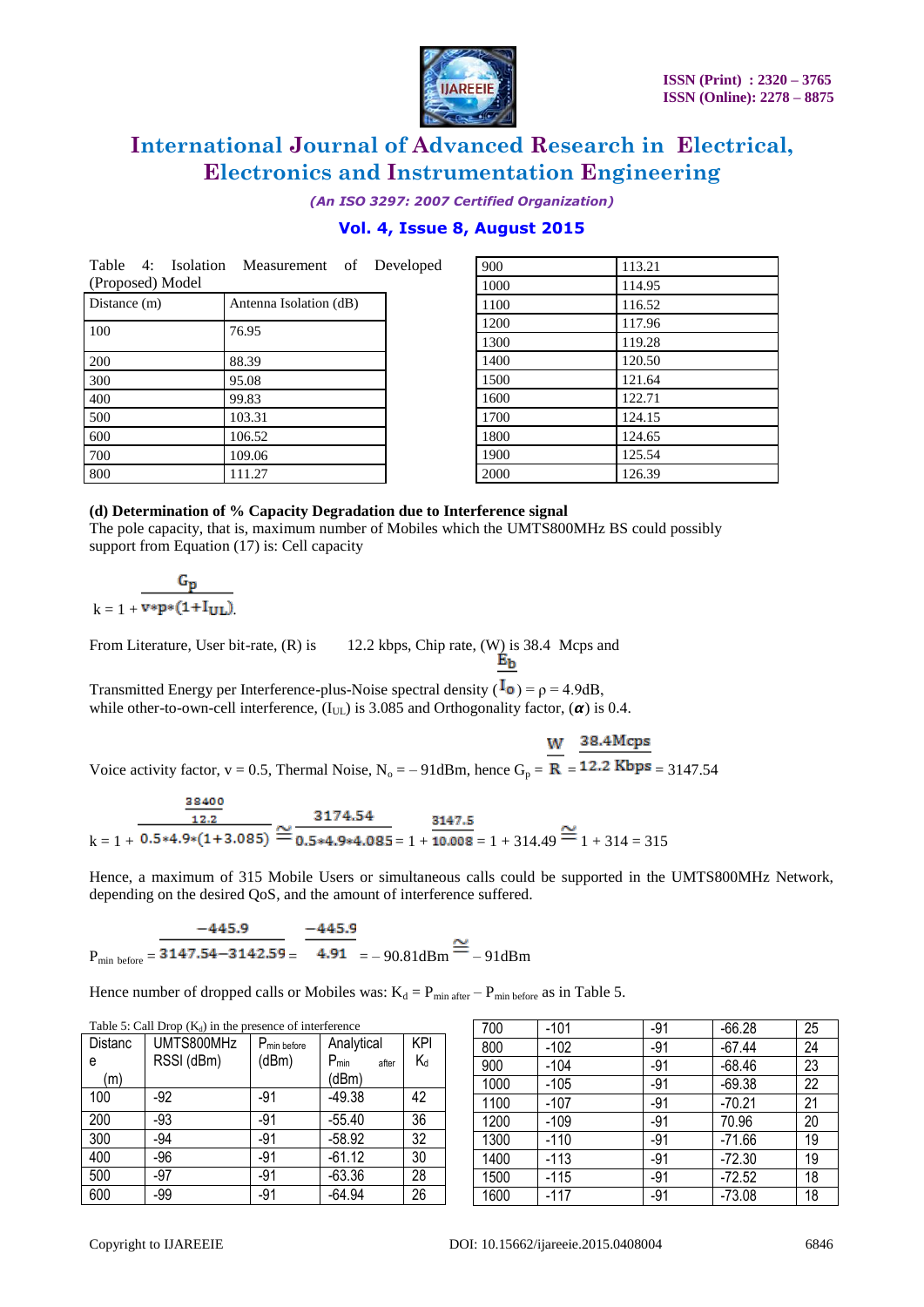

*(An ISO 3297: 2007 Certified Organization)*

#### **Vol. 4, Issue 8, August 2015**

| 1700 | $-118$ | $-91$ | $-73.61$ | 17 |
|------|--------|-------|----------|----|
| 1800 | $-120$ | -91   | $-74.11$ | 17 |
| 1900 | $-123$ | -91   | $-74.58$ | 16 |
| 2000 | -125   | -91   | $-75.02$ | 16 |

Table 6: Capacity in the presence of interference (K<sub>int</sub>) and CDR

| Distance | <b>UMTS</b> | KPI | <b>KPI</b> | KPI  | $\%$     |
|----------|-------------|-----|------------|------|----------|
| (m)      | 800MHz      | Κ   | Κd         | Kint | Capacity |
|          | RSSI (dBm)  |     |            |      | Loss     |
|          |             |     |            |      | (CDR)    |
| 100      | $-92$       | 315 | 42         | 273  | 13.33    |
| 200      | $-93$       | 315 | 36         | 279  | 11.43    |
| 300      | $-94$       | 315 | 32         | 283  | 10.16    |
| 400      | $-96$       | 315 | 30         | 285  | 9.50     |
| 500      | $-97$       | 315 | 28         | 287  | 8.89     |
| 600      | -99         | 315 | 26         | 289  | 8.30     |

| 700  | $-101$ | 315 | 25 | 290 | 8.00 |
|------|--------|-----|----|-----|------|
| 800  | -102   | 315 | 24 | 291 | 7.60 |
| 900  | -104   | 315 | 23 | 292 | 7.30 |
| 1000 | -105   | 315 | 22 | 293 | 7.00 |
| 1100 | $-107$ | 315 | 21 | 294 | 6.67 |
| 1200 | -109   | 315 | 20 | 295 | 6.35 |
| 1300 | $-110$ | 315 | 19 | 296 | 6.03 |
| 1400 | $-113$ | 315 | 19 | 296 | 6.03 |
| 1500 | -115   | 315 | 18 | 297 | 5.71 |
| 1600 | -117   | 315 | 18 | 297 | 5.71 |
| 1700 | $-118$ | 315 | 17 | 298 | 5.40 |
| 1800 | -120   | 315 | 17 | 298 | 5.40 |
| 1900 | $-123$ | 315 | 16 | 299 | 5.10 |
| 2000 | $-125$ | 315 | 16 | 299 | 5.10 |

Capacity when interfered was:  $k_{int} = k - k_d$ . Therefore % capacity loss (CDR) =  $[1 - \frac{k_{int}}{k}]^*$  100% is shown.

#### **V. RESULT PRESENTATION**

#### **Percentage (%) Capacity Degradation due to GSM900MHz IM3 Interference:**

The Minimum Received Signal Strength Indicator (RSSI) at UMTS800MHz BS before the presence of interference from GSM900MHz System presupposes that QoS offered was maintained. In the presence of interference, higher numbers of dropped calls at the BS footprint that exceeds 13% confirmed that QoS was impaired (Figures 3 and 4).



Figure 3: Call Drop  $(K_d)$  in the presence of interference



Figure 4: Percentage Call Drop in the presence of interference



Figure 5: Comparison of percentage Call Drop Rate (CDR)